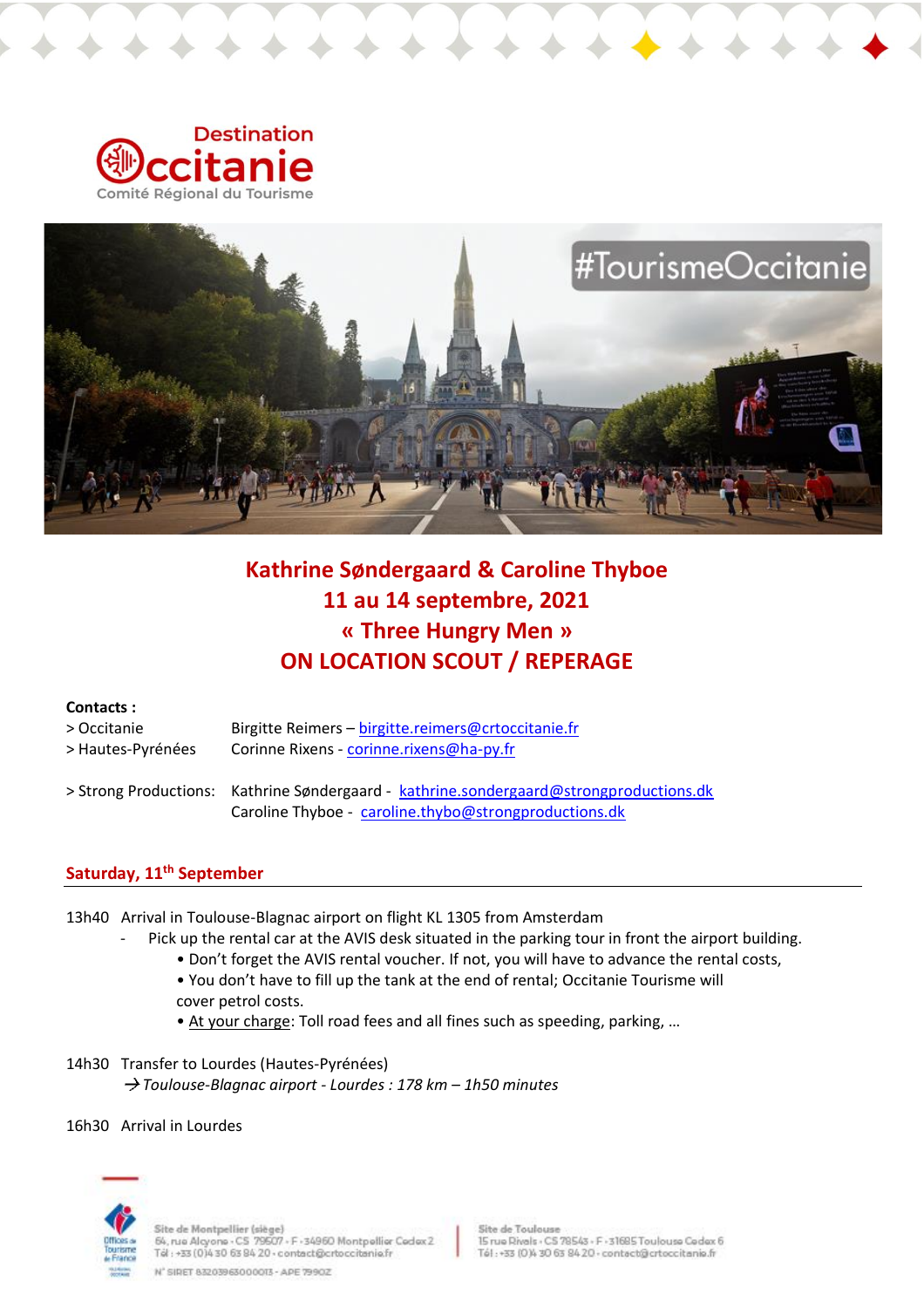

*NB ! Before going to the hotel, eventually buy towels for the team/cast in the shop "Action" in Lourdes. Address : Action - 94 Avenue Alexandre Marqui, 65100 Lourdes*

Parking reserved with entrance on "Boulevard Rémi Sempé"

17h00 Meeting at the hotel "Gallia & Londres" with Corine Laussu (Lourdes Tourist Office) and Corinne Rixens (Hautes-Pyrénées Tourisme Environnement)

#### **Visit of Lourdes, les Sanctuaire and Auxilium with Corine and Corinne**

- Check Shooting
- Check Location Scout in Lourdes
- Visit Sanctuaires
- 18h Visit Auxilium 23 Av. Antoine Beguere, 65100 Lourdes : 05 62 42 60 00

#### 19h00 **Dinner & Night at Hôtel Gallia et Londres**

26 Avenue Bernadette Soubirous, 65100 Lourdes **Contact :** 

• Laurent Ponzo +33 5 62 42 71 73 - +33 6 59 35 32 86 - [info@hotelsvinuales.com](mailto:info@hotelsvinuales.com) *NB ! Parking reserved with entrance on boulevard Rémi Sempé* 

#### **Sunday, 12 September**

09h00 Meeting with Corinne Rixens at the hôtel

**Hall Market of Lourdes** open from 06/00 to 14:00  $\rightarrow$  Corine Laussus + Corinne Rixens

**Lake Lourdes** to see the point for crayfishing spot  $\rightarrow$  Corinne Rixens

# 10h30 **Chicken Farm - Mme Vives →** Corinne Rixens

Ferme Anousta - 28 Route de Bartrès - 65100 LOUBAJAC Phone : +335.62.94.44.17 - [nadine.vives@wanadoo.fr](mailto:nadine.vives@wanadoo.fr) - [www.anousta.com](http://www.anousta.com/)

Lunch / Picnic: Corinne will buy some good bread, local ham, and local cheese

Corinne will take you to Argelès-Gazost. Meeting with Delphine on the parking of the Carrefour Market supermarked. Meeting point on your right hand side when entering the parking.

#### Afternoon

**Cheese in Val d'Azun – Ferme Cazaux**  $\rightarrow$  **Delphine** 6 Chemin d'Oumpre, 65400 Arrens-Marsous Phone : 00336 74 91 25 32 - [batistou65@orange.fr](mailto:batistou65@orange.fr) - [www.fromage-des-pyrenees.fr](http://www.fromage-des-pyrenees.fr/)



ite de Montpellier (siège) 64, rue Alcyone - CS 79507 - F - 34960 Montpellier Cedex 2<br>Tél : +33 (0)4 30 63 84 20 - contact@crtoccitanie.fr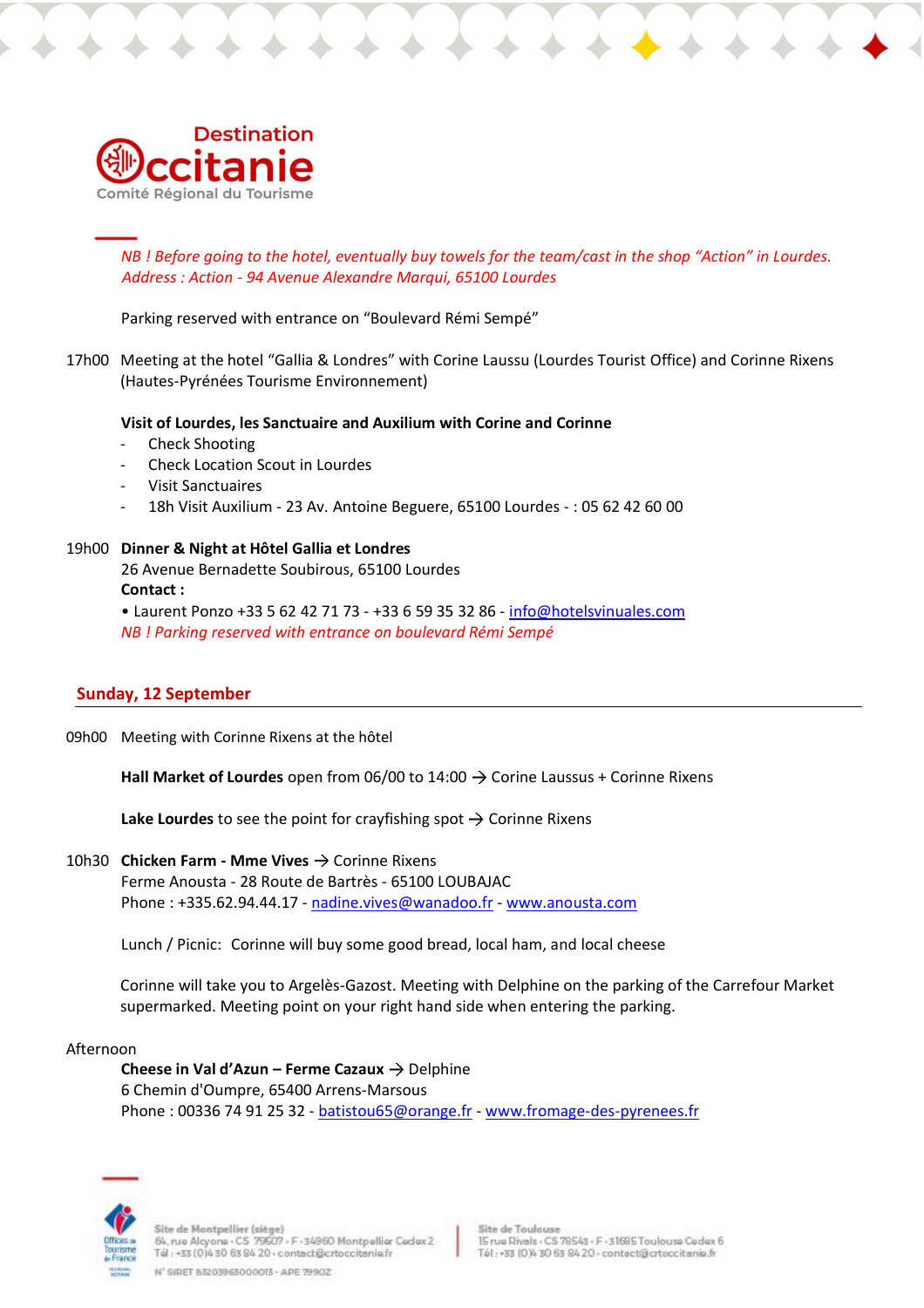

**Gâteau à la broche, Francis Caussieu (taler ikke engelsk) → Delphine** 

### **Shepherd - Carlos Kustre → Delphine**

Plateau du Saugué near Gavarnie to see the place where the shepherd keeps his sheep.

**Stop in Grust to see the Gite**  $\rightarrow$  **Delphine** Claudine Tarrieu - Phone : 06 26 26 03 0[2 soumdelase@gmail.com](mailto:soumdelase@gmail.com) - [https://gite-soum-de-lase.monsite](https://gite-soum-de-lase.monsite-orange.fr/)[orange.fr](https://gite-soum-de-lase.monsite-orange.fr/)

**Dinner & Night at Hôtel Hôtel du Tourmalet in Luz** 8 rue du Pont de Luz – 65120 Luz Saint-Sauveur – Phone : + 33 5 62 92 80 09 - [contact@hoteltourmalet.fr](mailto:contact@hoteltourmalet.fr) [www.hoteltourmalet.fr](http://www.hoteltourmalet.fr/) 

# **Monday, 13 September**

### 08h30 **Meeting at the hôtel with Nadège**

- **Marked in Luz**
- **Butcher Sajous -** 2 Rue du Caillaou, 65120 Luz-Saint-Sauveur **– Phone :** +33 5 62 92 80 03
- **Ardiden Vélo -** 3 Place du 8 Mai, 65120 Luz-Saint-Sauveur Phone : +336 09 55 31 02 <https://ardidenvelos.com/fr/>

Lunch with Nadège in Luz

Park the car at the cabel car and present yourself in the "BOUTIQUE" for the Pic du Midi. NB ! Jérôme Brun is absent, you can always refer to one of the two 2 Claires : Claire Soucaze - (06) 04 43 58 82 - [c.soucaze@picdumidi.com](mailto:c.soucaze@picdumidi.com) or Claire Courade (06) 71 25 72 89 - [c.courade@picdumidi.com](mailto:c.courade@picdumidi.com)

14h La Mongie : Cable car to the **Pic du Midi** - Rue Pierre Lamy de la Chapelle 65200 LA MONGIE **Contacts :** 

**•** Claire Soucaze - 00336 04 43 58 82 - [c.soucaze@picdumidi.com](mailto:c.soucaze@picdumidi.com)

• Claire Courade 00336 71 25 72 89 - [c.courade@picdumidi.com](mailto:c.courade@picdumidi.com) 

NB! Bring warm clothes (jacket, hat, gloves, warm shoes) – don't forget that the Pic du Mid is situated in 2877 m altitude, and that you will be filming outdoor !

# **Dinner & Night at Hôtel Gallia et Londres**

26 Avenue Bernadette Soubirous, 65100 Lourdes **Contact :** 

**•** Laurent Ponzo 00335 62 42 71 73 – 0033659 35 32 86 – info@hotelsvinuales.com = NB ! Parking reserved with entrance on boulevard Rémi Sempé